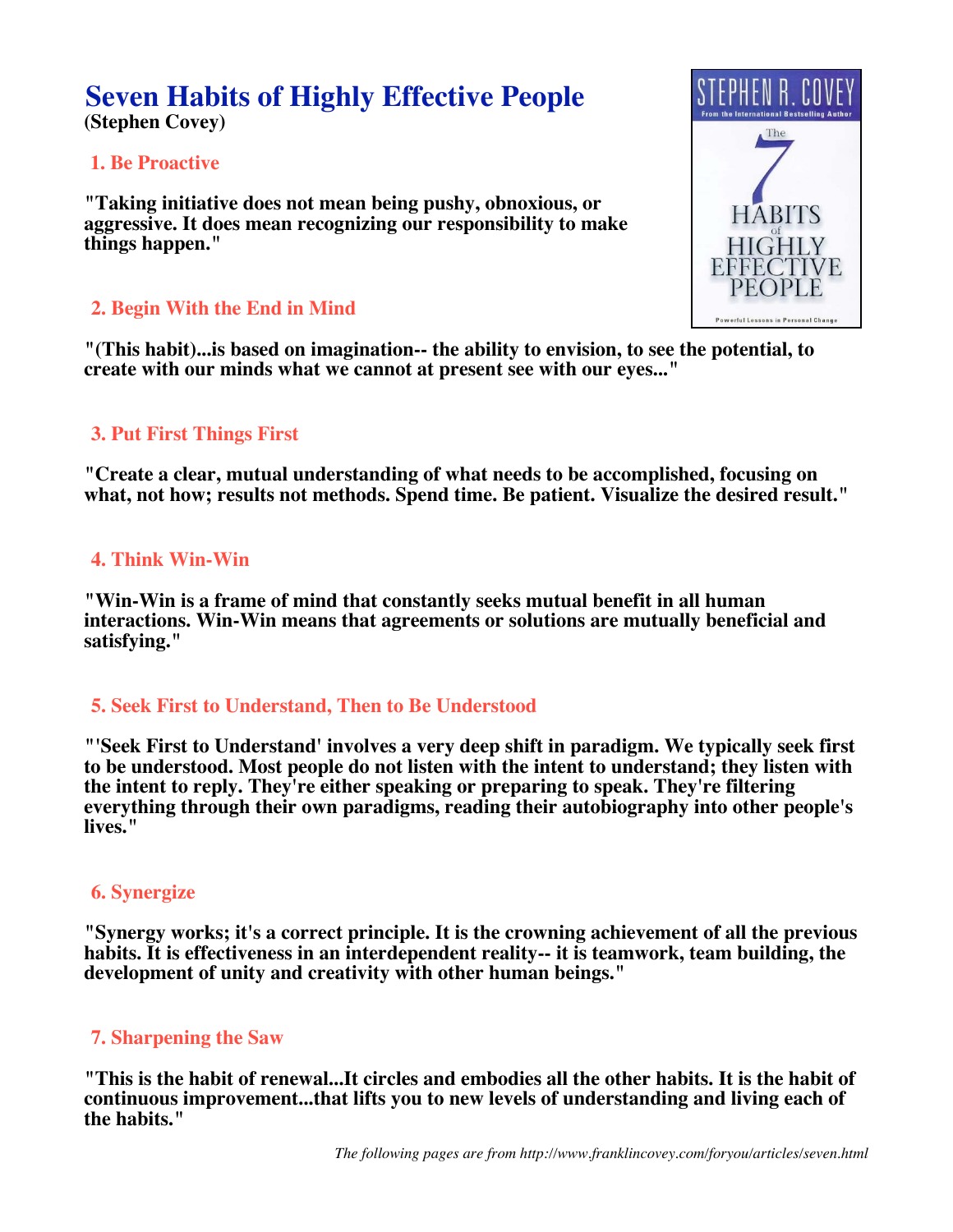SOLUTIONS FOR YOU SOLUTIONS FOR BUSINESS **ABOUT US** EFFECTIVENESS ZONE

home > solutions for you > articles > seven habits revisited: seven unique human endowments

### **Seven Habits Revisited: Seven Unique Human Endowments Stephen R. Covey**

**SHOPPING** 

*November 1991*

I see seven unique human endowments or capabilities associated with The Seven Habits of Highly Effective People.

One way to revisit The Seven Habits of Highly Effective People is to identify the unique human capability or endowment associated with each habit.

Those associated with Habits 1,2 and 3 are primary human endowments. And if those endowments are well exercised, secondary endowments are bequeathed to the person through the exercise of Habits 4, 5 and 6. And the endowment associated with Habit 7 renew the process of growth and development. Primary Endowments

The primary human endowments are 1) self-awareness or self-knowledge; 2) imagination and conscience; and 3) volition or will power. And the secondary endowments are 4) an abundance mentality; 5) courage and consideration; and 6) creativity. The seventh endowment is self-renewal. These are all unique human endowments; animals don't possess any of them. But, they are all on a continuum of low to high levels.

### **Associated with Habit 1:**

Be Proactive is the endowment of self-knowledge or self-awareness an ability to choose your response (response-ability). At the low end of the continuum are the ineffective people who transfer responsibility by blaming themselves or others or their environment anything or anybody "out there" so that they are not responsible for results. If I blame you, in effect I have empowered you. I have given my power to your weakness. Then I can create evidence that supports my perception that you are the problem.

At the upper end of the continuum toward increasing effectiveness is self-awareness: "I know my tendencies; I know the scripts or programs that are in me; but I am not those scripts. I can rewrite my scripts." You are aware that you are the creative force of your life.You are not the victim of conditions or conditioning. You can choose your response to any situation, to any person. Between what happens to you and your response is a degree of freedom. And the more you exercise that freedom, the larger it will become. As you work in your circle of influence and exercise that freedom, gradually you will stop being a "hot reactor" (meaning there's little separation between stimulus and response) and start being a cool, responsible chooser no matter what your genetic make-up may be, no matter how you were raised, no matter what your childhood experiences were, or what the environment is. In your freedom to choose your response lies the power to achieve growth and happiness.

Imagine what might happen if you could get every person inside a company to willingly act on the belief: "Quality begins with me. And I need to make my own decisions based on carefully selected principles and values." Proactivity cultivates this freedom. It subordinates your feelings to your values. You accept your feelings, "I'm frustrated, I'm angry, I'm upset. I accept those feelings; I don't deny or repress them. Now I know what needs to be done. I am responsible." That's the principle: "I am response-able."

So on the continuum, you go from being a victim to self-determining creative power through self-awareness of the power to choose your respons to any condition or conditioning.

### **Associated with Habit 2:**

Begin With the End In Mind is the endowment of imagination and conscience. If you are the programmer, write the program. Decide what you're going to do with the time, talent, and tools you have to work with: "Within my small circle of influence, I'm going to decide."

At the low end of the continuum is the sense of futility about goals, purposes, and improvement efforts. After all, if you are totally a victim, if you are a product of what has happened to you, then what can you realistically do about anything? So you wander through life hoping things will turn out well, that the environment may be positive, so you can have your daily bread and maybe some positive fruits.

At the other end is a sense of hope and purpose: "I have created the future in my mind. I can see it, and I can imagine what it will be like." Animals can't do that. They may instinctively gather nuts for the winter, but they can't create a nut-making machine, nor do they ask the question, "Why do I do nuts? Why don't I get someone else to gather nuts for me?" Only humans examine such questions. Only people have the capability to imagine a new course of action and pursue it conscientiously.

Why conscience? Because to be highly effective, your conscience must monitor all that you imagine, envision, and engineer. Those who attempt to exercise creativity without conscience inevitably create the unconscionable. Or, at the very least, they exchange their creative talents for "canned goods," using their creativity their applied imagination and visual affirmations to win material things or social rewards. And then they become hopelessly imbalanced. They may speak the lines of the life balance script, but in reality their constitutions are written on the fleshy tablets of their spleen.

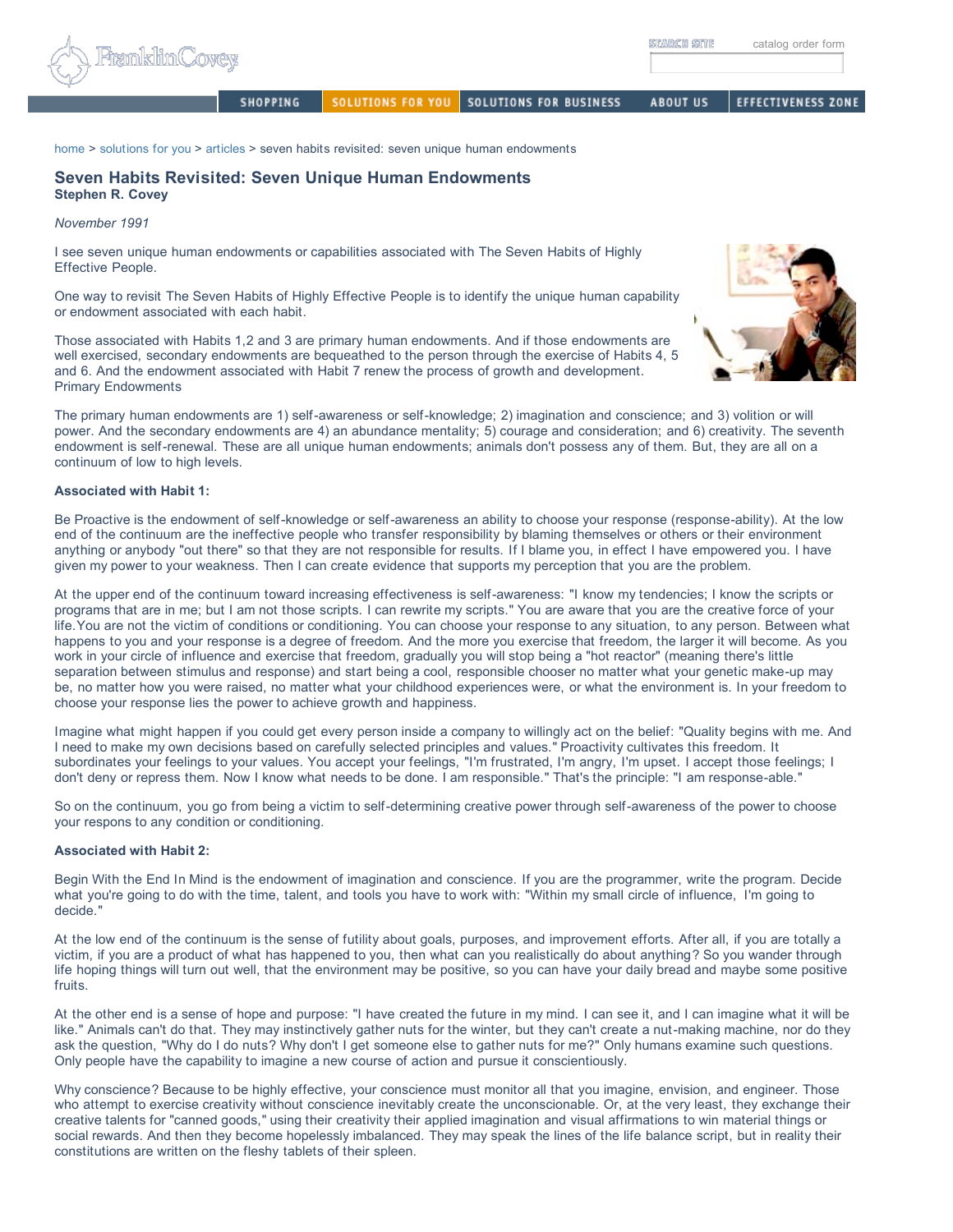It is reaffirming to me to see that winners of the Academy Awards, for the most part, exhibit creativity with conscience. For example, Kevin Costner's Dances with Wolves made a beautiful statement about native Americans. The Academy knows that the film industry has enormous influence, and with that creative power must come conscientious social responsibility.

Practice using these two unique human capacities: First, see yourself going to the office this afternoon, or home tonight, and finding it in a terrible situation. The house is a total disaster. No one has done his or her job; all the commitments made have been unfulfilled. And you're tired and beat up.

Now, imagine, yourself responding to that reality in a mature, wise, self-controlled manner. See the effect that has on someone else. You didn't confess their sins. You started to pitch in. You were cheerful, helpful, pleasant. And your behavior will prick the conscience of others and allow the consequences agreed upon to happen.

You just used two unique human capacities: imagination and conscience. You didn't rely on memory; if you had relied on memory or history, you might have lost your cool, made judgments of other people and exacerbated conditions. Memory is built into your past responses to the same or similar stimuli. Memory ties you to your past. Imagination points you to your future. Your potential is unlimited, but to potentiate is to actualize your capabilities no matter what the conditions are.

In the book Man's Search For Meaning, Viktor Frankl, the Austrian psychiatrist imprisoned in the death camps of Nazi Germany in World War II, tells how he exercised the power to choose his response to his terrible conditions. One day, he was subjected to experiments on his body. And he discovered, "I have the power to choose." And he looked for meaning. He believed that if you have a meaning (purpose or cause), if you have a why, you can live with any what.

The development of his professional life came out of that one insight. He was raised in the Freudian tradition of psychic determinism. He learned it was a lie. It wasn't based on science. It came from the study of sick people neurotics and psychotics not from the study of healthy, creative, effective people. He didn't go to his memory; he went to his imagination and conscience. You, too, can progress along the continuum from futility and old habits to faith, hope, and inner security through the exercise of conscience and imagination.

### **Associated with Habit 3:**

Put First Things First is the endowment of willpower. At the low end of the continuum is the ineffective, flaky life of floating and coasting, avoiding responsibility and taking the easy way out, exercising little initiative or willpower. And at the top end is a highly disciplined life that focuses heavily on the highly important but not necessarily urgent activities of life. It's a life of leverage and influence.

You go from victim to creative resource, from futility to hope and anchorage, and from flaky to disciplined Habits 1, 2 and 3. One draws on self-awareness or self-knowledge; two draws on conscience and imagination; and three draws on willpower. These are unique human endowments that animals don't possess. On the continuum, you go from being driven by crises and having can't and won't power to being focused on the important but not necessarily urgent matters of your life and having the will power to realize them. From Primary to Secondary Endowments

The exercise of primary human endowments empowers you to use the secondary endowments more effectively.

### **Associated with Habit 4:**

Think Win-Win is the endowment of an abundance mentality. Why? Because your security comes from principles. Everything is seen through principles. When your wife makes a mistake, you're not accusatory. Why? Your security does not come from your wife living up to your expectations. If your son, your husband, your friend, or your boss makes a mistake, you don't become accusatory, you look with compassion. Why? Your security does not come from them. It comes from within yourself. You're principle-centered.

As people become increasingly principle-centered, they love to share recognition and power. Why? It's not a limited pie. It's an everenlarging pie. The basic paradigm and assumption about limited resources is flawed. The great capabilities of people are hardly even tapped. The abundance mentality produces more profit, power, and recognition for everybody.

On the continuum, you go from a scarcity to an abundance mentality through feelings of intrinsic self-worth and a benevolent desire for mutual benefit.

### **Associated with Habit 5:**

Seek First to Understand, Then to Be Understood is the endowment of courage balanced with consideration. Does it take courage and consideration to not be understood first? Think about it. Think about the problems you face. You tend to think, "You need to understand me, but you don't understand. I understand you, but you don't understand me. So let me tell you my story first, and then you can say what you want." And the other person says, "Okay, I'll try to understand." But the whole time they're "listening," they're preparing their reply. They are just pretending to listen, selective listening. When you show your home movies or tell some chapter of you autobiography "let me tell you my experience" the other person is tuned out unless he feels understood.

What happens when you truly listen to another person? The whole relationship is transformed: "Someone started listening to me and they seemed to savor my words. They didn't agree or disagree, they just were listening and I felt as if they were seeing how I saw the world. And in that process, I found myself listening to myself. I started to feel a worth in myself."

The root cause of almost all people problems is the basic communication problem people do not listen with empathy. They listen from within their autobiography. They lack the skill and attitude of empathy. They need approval; they lack courage. Within their frame of reference, they say, "What can I do to please that person. He has this high need for control. Wait a minute, I'm the manager in control. I didn't come to listen I came to tell. When I want your opinion, I'll give it to you." The ability to listen first requires restraint, respect, and reverence. And the ability to make yourself understood requires courage and consideration. On the continuum, you go from fight and flight instincts to mature two-way communication where courage is balanced with consideration.